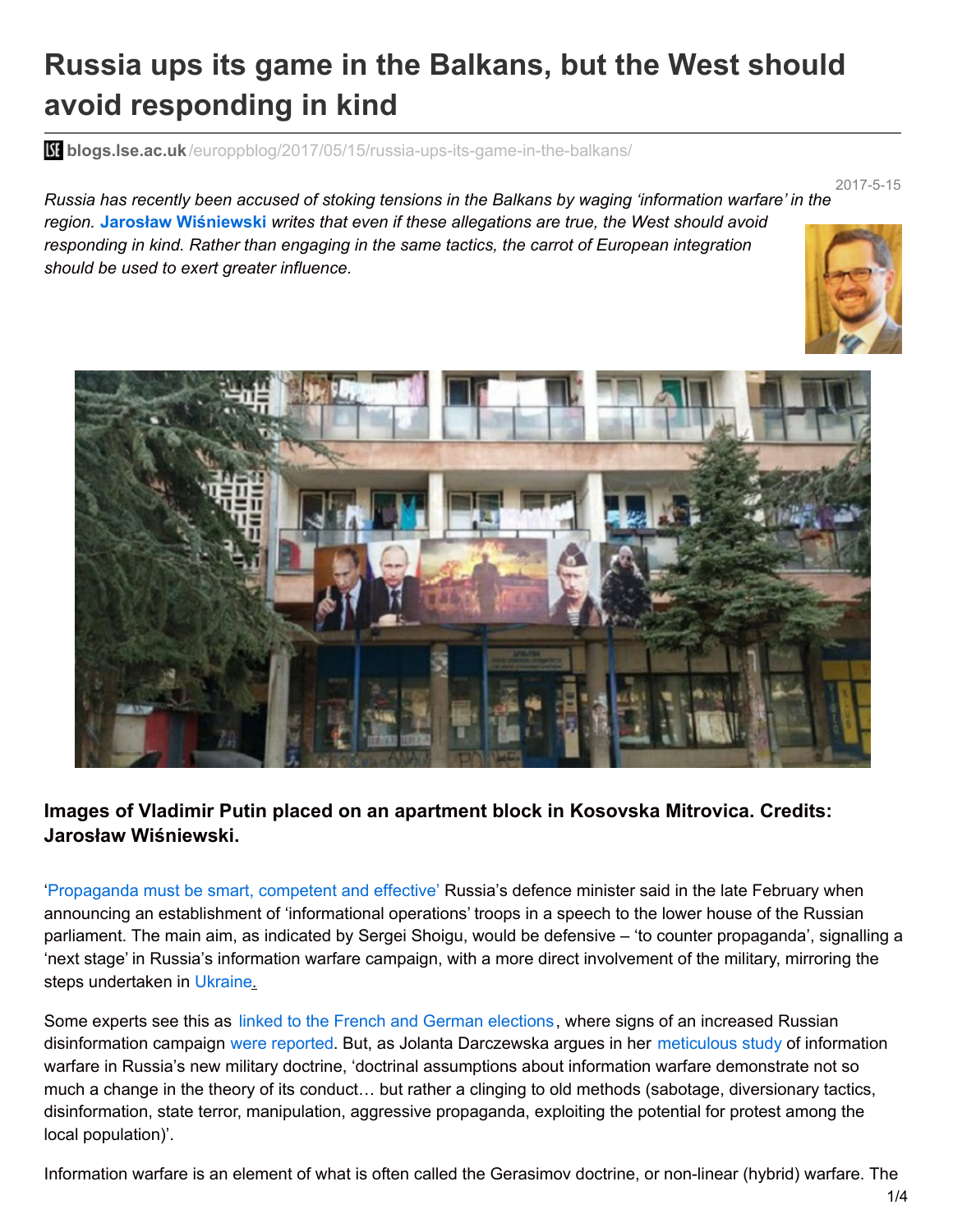still not fully clear events in Montenegro from October 2016 may signal that the Kremlin is ready to up its game and go beyond the limits of 'soft' propaganda further away from its nearest neighbourhood. The recent developments in Macedonia and the [Sunday](mailto:https://www.thetimes.co.uk/article/macedonia-is-told-switch-loyalty-to-russia-or-suffer-5qpzws373) Times report about the Kremlin bullying its ministers clearly show that Russian support does not come for free. With the Balkans, as I have [argued](https://www.washingtonpost.com/news/monkey-cage/wp/2016/09/19/heres-how-russias-trying-to-sway-opinion-in-serbia-and-the-balkans/?utm_term=.89356a0e4823) in an earlier piece, already being a test-ground for Russian disinformation campaigns, the possibility that Russia is testing a non-linear approach has to be seriously taken into consideration.

#### **Russia in the Balkans**

Russia's strategy in the Balkans is part of the Kremlin's wider foreign policy approach; it seeks 'weak links' in Western unity, using them to undermine, divide and question the Western model. In the Balkans, this approach focuses on two key goals. The first one is to undermine all of the Western-sponsored achievements in the region: the current borders, the Dayton agreement and the independence of Kosovo. The second one is arguably more of a priority for the Kremlin; it is to stop any future NATO enlargement into the region.

In terms of information warfare, Russia aims to achieve its aims by using 'soft' instruments: narratives exploiting regional stereotypes, ethnic tensions, and unresolved legacies of conflicts. The hitherto approach of Russia was to focus on the ethnic Serbian (or Slavic) audience in the Balkans. The dominant narrative here was to portray Russia as a 'bigger brother' of Serbia, an ethnic, cultural and religious ally on whom Belgrade could always count on, with a nudge to Serbian nationalists and the myth of a Greater Serbia.

A new development is the use by Russian media, in the context of the recent post-election turmoil in Macedonia, of the [narrative](mailto:https://rs.sputniknews.com/komentari/201703161110402043-velika-albanija/) of a Greater Albania and the threat of unification of ethnic Albanians living across the borders of Albania, Kosovo, Macedonia, Montenegro and southern Serbia into one country. This subscribes to the long standing fear of Slavic [communities](http://www.neweasterneurope.eu/articles-and-commentary/1459-the-paranoia-over-greater-albania-returns) living in southern Europe that can be traced as far back as 1913 and the Treaty of London, when the borders of today's Albania were established, leaving large numbers of ethnic Albanians outside of the country.

Paradoxically, this narrative also attracts the more radical elements of Albanian society, which may explain the gossip circulating around at the end of 2016 that Sputnik may open an Albanian-language service. All of this shows that for Russia, the priority in the region is not strategic and long-term alliances, but flexibility, muddying the waters, and stoking tensions and divisions, ultimately undermining the regional cooperation promoted by the West.

#### **Russia and Montenegro**

The most unexpected events took place in Montenegro in October last year. What we know is based on the statements of [Montenegro's](http://www.politico.eu/article/prosecutor-russia-behind-attempted-montenegro-coup/) prosecutor, journalist investigations published in two British papers, The [Sunday](https://www.thetimes.co.uk/article/you-belong-to-us-putins-murky-plot-to-cleave-balkans-from-west-hsm2gsd3v) Times and The Sunday [Telegraph](http://www.telegraph.co.uk/news/2017/02/20/russian-state-bodies-behind-montenegro-coup-plot-says-prosecutor/), and on the official [statements](http://www.telegraph.co.uk/news/2017/03/12/boris-johnson-claims-russia-behind-plot-assassinate-prime-minister/) of the UK's foreign secretary Boris Johnson. The narrative that has been put forward claims that Russian military intelligence officers outsourced a coup attempt to Serb nationalists, who were previously involved in pro-Russian activities in Crimea and eastern Ukraine.

The episode has shown two features of Russia's policy outside of its near neighbourhood – unwillingness to get 'their own hands dirty' (preferring the use of local actors rather than their own special forces) and the use of the existing muddy waters in the region to portray the whole episode as an anti-opposition provocation of the Montenegrin [government.](http://www.balkaninsight.com/en/article/russian-money-laundering-scheme-present-in-balkans-03-21-2017) The recent OCCRP revelations about the Global Laundromat and their links with the Balkans may have given us hints as to how Russian operatives may be receiving funding for their actions in the region.

There is of course the possibility that the 'coup' could have been 'fake [news',](http://www.aljazeera.com/programmes/peopleandpower/2017/03/montenegrin-coup-170302060130440.html) as both the Montenegrin opposition and the Russian government have [rejected](https://www.rt.com/news/365673-montenegro-russia-attacks-investigation/) these accusations. However, no one has yet provided an alternative [scenario/explanation](mailto:http://www.balkaninsight.com/en/article/serbian-war-veterans-children-learned-patriotism-in-russian-camp-05-09-2017) of the events. One cannot also dismiss reports about Serbs participating in 'military-patriotic camps' in Russia – seemingly an extension of Russia's soft power (or more adequately 'soft [coercion](mailto:https://www.chathamhouse.org/publications/books/archive/view/191955)') until now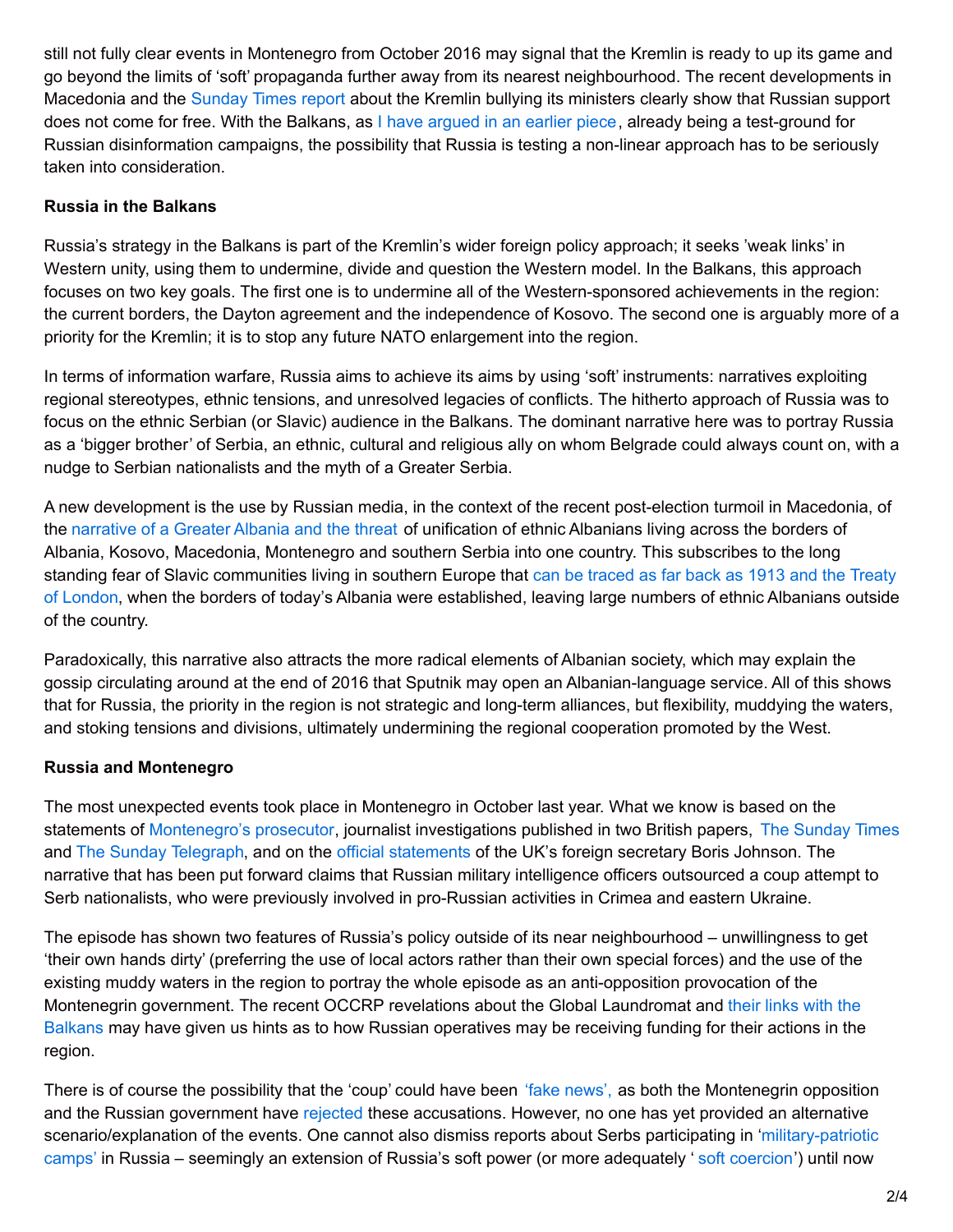deployed by the Kremlin primarily in the [post-Soviet](mailto:http://www.atlanticcouncil.org/blogs/ukrainealert/the-long-arm-of-russian-soft-power) space.

#### **Serbia – the pivotal actor**

European diplomats like to repeat that Serbia is the pivotal country in the region. The decisive victory by Aleksandar Vučić in the country's recent [presidential](http://blogs.lse.ac.uk/europpblog/2017/04/03/experts-react-aleksandar-vucic-wins-serbias-presidential-election/) election, and the subsequent consolidation of power in his hands, may give more clarity as to where exactly Serbia stands in the increasingly polarised international arena.

The non-aligned card played in the past years was effective, as it allowed Serbia to play different actors off against each other (Vučić as PM posing as pro-EU; the then-president Nikolić as pro-Russian). We have also seen this during the recent election campaign, with Vučić's trip to Moscow and his meetings with [Vladimir](mailto:http://www.balkaninsight.com/en/article/putin-wishes-vucic-luck-in-serbian-presidential-election-03-27-2017) Putin and Sergei Shoigu announcing a deal to acquire six MiG-29 fighters (and other Russian military [equipment\),](mailto:http://www.balkaninsight.com/en/article/serbian-pm-in-moscow-amid-new-arms-deal-12-20-2016) which was dismissed in private conversations by European diplomats as merely part of his campaign.

With all of the power in Vučić's hands, he loses the convenience of blaming Nikolić for the pro-Russian turn (unless, that is, the new prime minister of Serbia, whom Vučić will undoubtedly hand pick, will be a figure considered to be close to Russia). In the end, the reality is that European countries do not have any alternative. They will work with Vučić regardless.

#### **Russia ups its game: Should the West follow?**

Although open source intelligence seems to suggest that information warfare appears to be falling within the tools of Russian military spheres, it does not mean that the West's response should be reciprocal. NATO is still perceived to be the villain among the ethnic Serb population, despite over 18 years since the bombing of Yugoslavia. Any attempts to establish more direct involvement by NATO, even in the information sphere, will be counterproductive.

Equally counterproductive will be any attempt to link an increased Western media presence with the narrative of 'fighting Russian propaganda'. The return of the BBC to [Serbia](https://www.ft.com/content/3d52cb64-0967-11e7-97d1-5e720a26771b) is a very welcome sign, but if it were linked with the perception of 'the West's return' it would not only undermine the values of journalism the BBC promotes and stands for, but could also [backfire](http://archives.cjr.org/behind_the_news/the_backfire_effect.php?page=all) and result in people rejecting any evidence put out by the organisation. This is where strengthening the EU [taskforce](https://euvsdisinfo.eu/) would be more productive.

In the end, what is needed, as Milan Nic [eloquently](http://berlinpolicyjournal.com/balkan-troubles/) argues, is greater attention from the EU. The carrot of EU integration is still the most tempting of those available, especially since all Russia can offer is maintenance of the status quo. The recent tour of the region by the EU's High Representative, Federica Mogherini, sent a clear signal that 'the [doors](https://europeanwesternbalkans.com/2017/03/03/mogherini-in-western-balkans-eus-door-is-open-calls-for-political-solution-in-skopje/) of the EU are open'. What the region needs though is less shuttle diplomacy and more actual involvement, with a clear path toward EU integration.

#### *Please read our comments policy before [commenting](http://blogs.lse.ac.uk/europpblog/about/comments-policy/).*

\_\_\_\_\_\_\_\_\_\_\_\_\_\_\_\_\_\_\_\_\_\_\_\_\_\_\_\_\_\_\_\_\_

Note: This article gives the views of the author, and not the position of EUROPP – European Politics and Policy, nor *of the London School of Economics.*

#### **About the author**